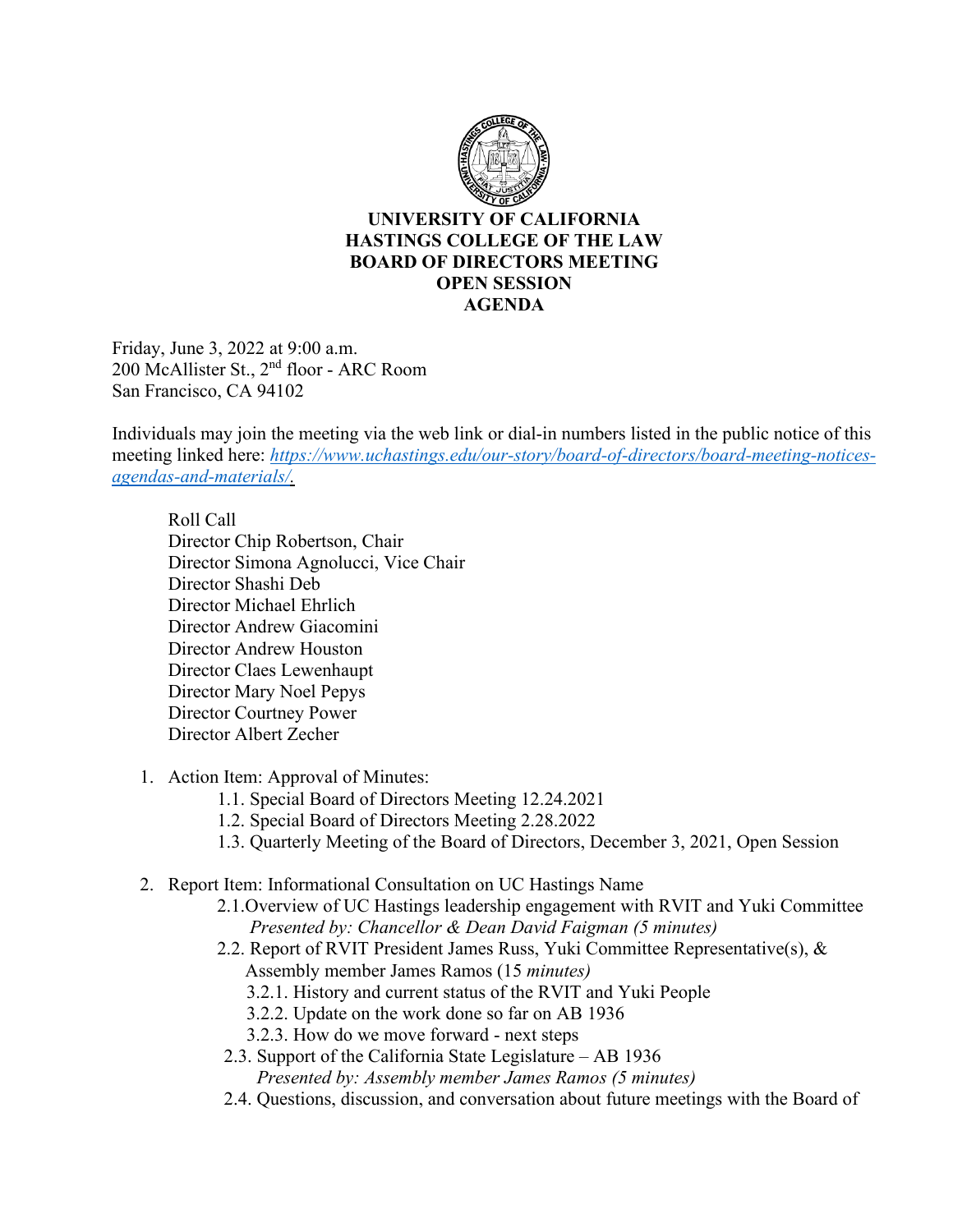Directors *(10 minutes)*

3. Public Comment Period

*This is an opportunity for members of the public to comment on agenda items. Public comment on any agenda item will be limited to no more than two minutes per speaker and 30 minutes total. Groups or organizations that wish to comment on a particular item are encouraged to have a single representative speak for no more than two minutes. These limits can be varied at the discretion of the Chair. Persons who wish to speak on matters not on the agenda should make their request in writing to the General Counsel and Secretary of the College.*

*The Board will take a 5-minute recess.*

- 4. Report of the ASUCH President *Presented by: Outgoing (2021-2022) ASUCH President, Kameelah Sims-Traylor, Incoming (2022-2023) ASUCH President, Jack Grimm (10 minutes)*
- 5. Report of the Board Chair:
	- 5.1. Report of the Chair of the Educational Policy Committee: *Presented by: Academic Dean & Provost Morris Ratner*
	- 5.1.1. Informational Items:
		- 5.1.1.1.Employment Update
		- 5.1.1.2.Bar Success
		- 5.1.1.3.2023 Law School Rankings Analysis
		- 5.1.1.4.New Centers
		- 5.1.1.5.Campus Climate Advisory Committee
		- 5.1.1.6.End-of-Year Reporting on March 2020 Strategic Plan Implementation
	- 5.1.2. Action Items:
		- 5.1.2.1. New Faculty Hires; Faculty Transitions
	- 5.2. Report of the Chair of the Advancement and Communications Committee:
		- 5.2.1. Report on Advancement
			- *Presented by: Chief Development Officer Eric Dumbleton*
			- 5.2.1.1.Comprehensive Campaign: Phase I Report
			- 5.2.1.2.FY22 Fundraising Update
			- 5.2.1.3.Alumni Engagement Update
			- 5.2.1.4.Class of 1996 Student Video Competition
		- 5.2.2. Report on Communications *Presented by: Chief Communications Officer Elizabeth Moore*
- 6. Report of Special Committee to Examine Historical Basis for Seeking a Name Change for the College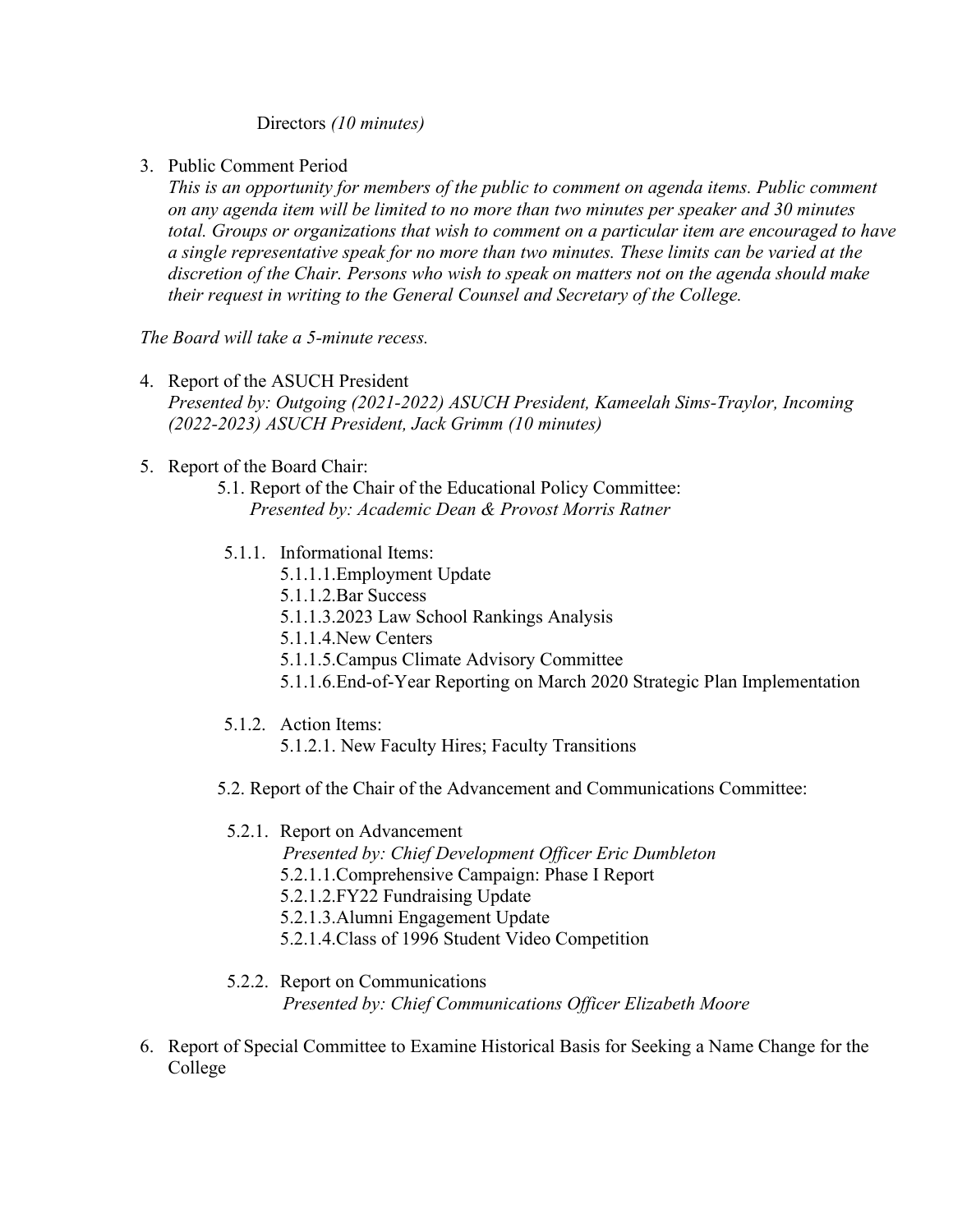7. Action Item: Finance Committee Consent Calendar

*Presented by: Chief Financial Officer David Seward, Committee Chair Albert Zecher The Finance Committee meeting was held via ZOOM meeting on Thursday, November 12, 2020. By unanimous vote, the Finance Committee submits the following Consent Calendar. Anyone wishing to pull any item from the Finance Consent Calendar to discuss or act on, may request the Chair to remove the item from the Finance Consent Calendar. All remaining Finance Consent Calendar items shall be approved by the Board of Directors in a single vote without discussion.*

- 7.1 Approval of the 2022 Audit Plan (Attachment)
- \*7.2 Auxiliary Enterprises Proposed Budget 2022-23 (Attachment)
- \*7.3 State Contracts and Grants in Excess of \$100,000 (Attachment)
	- \*7.3.1 Renewal of Legal Research Software Lexis Nexis
	- \*7.3.2 MSL/LLM/CSL Digital Marketing MF Digital Marketing
	- \*7.3.3 Sidewalk Services Urban Alchemy Tenderloin Community Benefit **District**
	- \*7.3.4 Audit Services Moss Adams
	- \*7.3.5 CNDR Training Program California Labor Commission
	- \*7.3.6 Accommodated Final Exams Lease Rental & Equipment CORT
	- \*7.3.7 Bloomberg Industry Group License Agreement Bloomberg
	- \*7.3.8 Renewal of Software Support Services Library/IT Ellucian
	- \*7.3.9 Renewal of UCSF Security Guard Agreement- UCSF
- \*7.4 Nonstate Contracts and Grants in Excess of \$100,000 (Attachment)
	- \*7.4.1 CEQA Environmental Review LRCP Placeworks
	- \*7.4.2 Design Services LRCP Page Southerland Page, Inc
	- \*7.4.3 Student Housing Marketing Services LRCP Scion Group
	- \*7.4.4 Legal Education in Kosovo Classroom U.S. Department of State
	- \*7.4.5 Legal Education in Bosnia & Herzegovina Classroom– U.S. Department of State
	- \*7.4.6 Legal Education in Serbia Classroom U.S. Department of State
	- \*7.4.7 Legal Education Institutions in Ghana Classroom U.S. Department of State
	- \*7.4.8 Statewide Dementia Awareness Project Consortium Sub-award from UCSF
	- \*7.4.9 Technical Assistance SF Immigrant Legal Defense Collaborative– CGRS
	- \*7.4.10 Commercial Lease Amendment Philz Coffee

| *7.5 Fund Transfer – Wells Fargo Bank to General Endowment Pool | (Attachment) |
|-----------------------------------------------------------------|--------------|
| *7.6 UC Hastings Parking Garage – Rate Increase for 2022-23     | (Attachment) |
| *7.7 UCSHIP Student Health Insurance Premiums for 2022-23       | (Attachment) |
| *7.8 Nonstate Budget Changes 2021-22 – Dean's Discretionary     |              |
| Accounts                                                        | (Attachment) |
| *7.9 Fiscal Operations Policies and Procedure Manual - Updates  | (Attachment) |